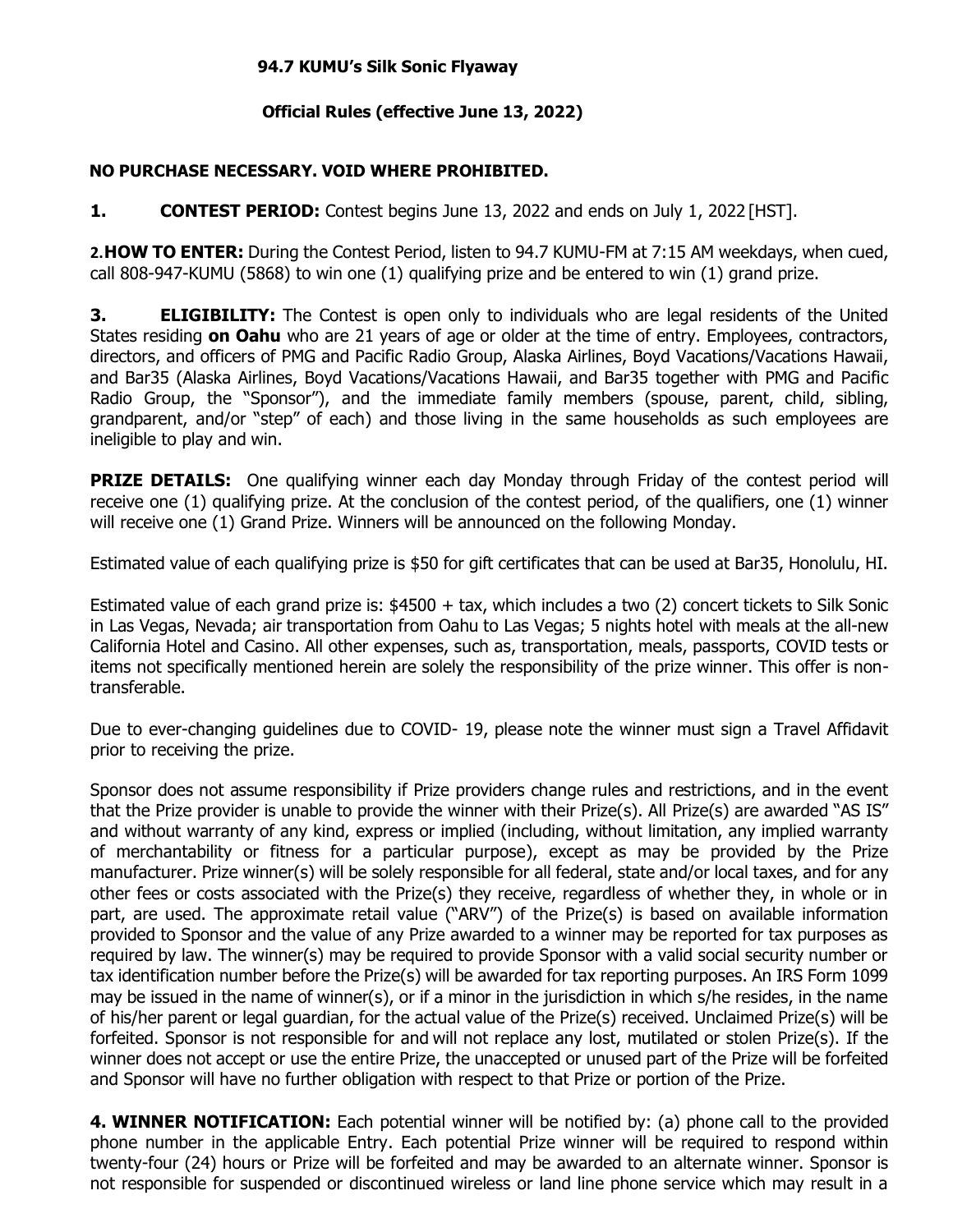potential winner not receiving initial Prize notification. Upon potential Prize winner's response to qualification, the potential Prize winner may be sent an Affidavit of Eligibility and Liability/Publicity Release (where permitted by law) to be signed and returned within the number of days indicated on the Affidavit of Eligibility. In the event (i) the attempted notification is returned as undeliverable without a forwarding address; (ii) a telephone or text message notification is not confirmed to Sponsor within twenty-four (24) hours after delivery to potential winners; (iii) any required documents are not returned within thirty (30) days; or (iv) if a winner is unable to accept the Prize as stated, the Prize will be forfeited and may be awarded to an alternate winner.

**5. LIMITATIONS OF LIABILITY:** Sponsor assumes no responsibility or liability for (a) any incorrect or inaccurate Entry information, or for any faulty or failed electronic data transmissions; (b) any unauthorized access to, or theft, destruction or alteration of Entries at any point in the operation of this Contest; (c) any technical malfunction, failure, error, omission, interruption, deletion, defect, delay in operation or communications line failure, regardless of cause, with regard to any equipment, systems, networks, lines, satellites, servers, camera, computers or providers utilized in any aspect of the operation of the Contest; (d) inaccessibility or unavailability of any network or wireless service, the Internet or website or any combination thereof; (e) suspended or discontinued Internet, wireless or land line phone service; or (f) any injury or damage to participants or to any other person's computer or mobile device which may be related to or resulting from any attempt to participate in the Contest or download of any materials in the Contest. If, for any reason, the Contest is not capable of running as planned for reasons which may include without limitation, infection by computer virus, tampering, unauthorized intervention, fraud, technical failures, or any other causes which may corrupt or affect the administration, security, fairness, integrity or proper conduct of this Contest, then Sponsor reserves the right at its sole discretion to cancel, terminate, modify or suspend the Contest in whole or in part. In such event, Sponsor shall immediately suspend all Entries and/or drawings and Prize awards, and Sponsor reserves the right to award any remaining Prizes (up to the total set forth in these Official Rules) in a manner deemed fair and equitable by Sponsor, such as by way of example and not by way of limitation, in a random drawing from among all eligible, non-suspect Entries received up to the time of the impairment, and Sponsor shall not have any further liability to any participant in connection with the Contest. Sponsor may modify and amend these Official Rules as they may appear online from time to time during the Contest Period promotion for clarification purposes without materially affecting the terms and conditions of the Contest.

**6. WINNER RELEASES:** By participating in the Contest, Participants agree to be bound by these Official Rules as may be amended from time to time, release Sponsors from and against any and all liability, claims or actions of any kind whatsoever for injuries, damages, or losses to persons or property which may be sustained in connection with submitting a play or otherwise participating in any aspect of the Contest, the receipt, ownership or use of any Prize awarded, or while preparing for any Prize-related activity, or any typographical or other error in these Official Rules, or the announcement or offering of any Prize. The Sponsor does not make, and is not responsible in any manner for, any warranties, representations, or guarantees, express or implied, in fact or law, relating to any Prizes and regarding the use, value or enjoyment of the Prize, including, without limitation, its quality, mechanical condition, or fitness for a particular purpose. Except where prohibited by law, winner grants to Sponsor the right to print, publish, broadcast and use worldwide in any media now known or hereinafter known, the winner's name, address, voice, statement, picture or other likeness, without additional compensation, for public relations, advertising and promotional purposes as may be determined by Sponsor. Participants agree to indemnify, defend and hold harmless SPONSORS and its managers, officers, and employees from and against any and all claims, demands, penalties, suits, actions, losses, damages, and costs and expenses in connection therewith arising out of the Prize.

**7. GENERAL CONDITIONS:** This Contest is governed by the laws of the United States and of the State of Hawaii without respect to conflict of law doctrines. Prize winner is solely responsible for any and all taxes and related expenses on the Prize, and may receive an IRS Form 1099 for the ARV of the Prize. Unclaimed prize(s) will not be awarded. No substitution of Prize is offered, no transfer of Prize to a third party is permitted, and non-cash Prizes may not be redeemed for cash value except at Sponsor's sole discretion. All other expenses on the receipt and use of the Prize not specifically mentioned herein are solely the responsibility of the winner. Any difference between the stated value of any prize and the actual retail value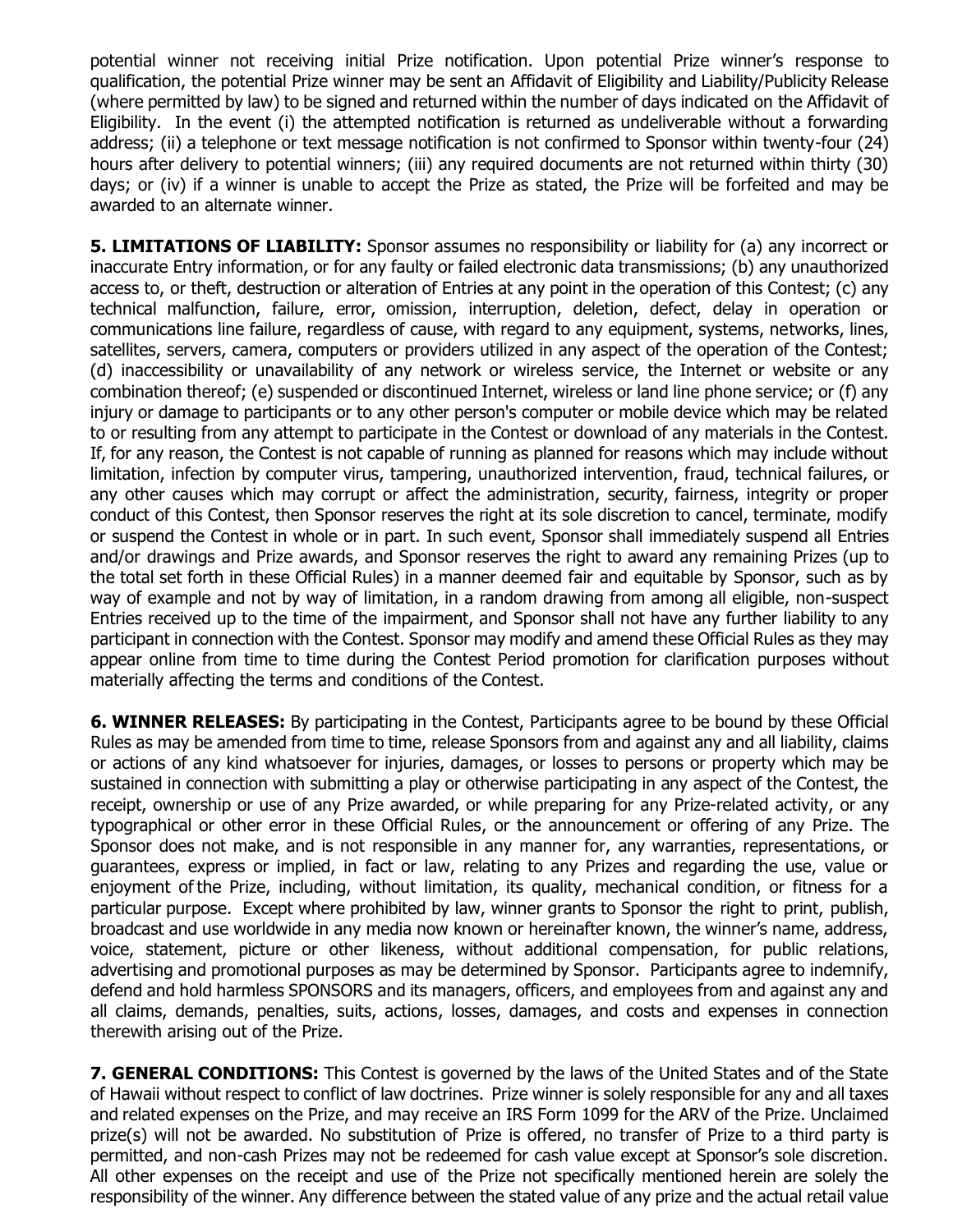will not be awarded. Any portion of a Prize not accepted by winner will be forfeited. Upon forfeiture for any reason as stated in these Official Rules, no compensation will be given. All federal, state and local laws & regulations apply. Any personal information provided in connection with participation in the Contest will only be used by Sponsor to notify a potential winner and/or fulfillment of a Prize.

**8. CONDUCT:** By participating in this Contest, participants agree to be bound by these Official Rules and the decisions of the Sponsor that shall be final and binding in all respects. Failure to comply with these Official Rules may result in disqualification. Sponsor reserves the right, at its sole discretion, to disqualify any individual found to be tampering with the play process or the operation of the Contest; or to be acting in any manner deemed by Sponsor to be in violation of the Official Rules; or to be acting in any manner deemed by Sponsor to be unsportsmanlike or disruptive, or with intent to annoy, abuse, threaten or harass any other person. CAUTION: ANY ATTEMPT BY A USER OR PARTICIPANT OR ANY OTHER INDIVIDUAL TO DELIBERATELY DAMAGE ANY WEBSITE ASSOCIATED WITH THIS CONTEST OR UNDERMINE THE LEGITIMATE OPERATION OF THE CONTEST IS A VIOLATION OF CRIMINAL AND CIVIL LAWS AND SHOULD SUCH AN ATTEMPT BE MADE, SPONSOR AND ITS AGENTS RESERVE THE RIGHT TO SEEK DAMAGES (INCLUDING ATTORNEYS' FEES) AND OTHER REMEDIES FROM ANY SUCH PERSON OR PERSONS RESPONSBILE FOR THE ATTEMPT TO THE FULLEST EXTENT PERMITTED BY LAW.

**9. CONCERT TRAVEL DISCLAIMER:** If a trip prize is awarded, such prize includes round-trip, coach class air transportation for winner from a major commercial airport near winner's home to the destination and a double occupancy standard hotel room as specified in the applicable contest rules. Actual value of the trip will depend on point of departure and any airfare fluctuations. Any difference between stated value and actual value will not be awarded. Selection of airline and hotel are solely within Sponsor's discretion. Meals, gratuities, luggage fees, incidental hotel charges and any other travel-related expenses not specified are the sole responsibility of winner and travel guest. All travel must be taken on dates specified or travel prize will be forfeited and may be awarded to an alternate winner; no alternative travel dates are available. Exact travel dates and arrangements subject to availability. Winner and travel guest(s) must travel on same itinerary. If winner is eligible, but a minor in his/her state of residence, the travel guest must be winner's parent or legal guardian. A minor may accompany winner as a travel guest only if the winner is the minor's parent or legal guardian. Minors must be accompanied at all times during trip (including, but not limited to, in-flight, hotel stay and all prize-related events) by minor's parent or legal guardian. Travel guests must sign and return a travel release before any ticketing of travel occurs. Winner and guest must have all necessary identification and/or travel documents (e.g., a valid U.S. driver's license) required for travel. Airline tickets are non- refundable/nontransferable and are not valid for upgrades and/or frequent flyer miles. All airline tickets are subject to flight variation, work stoppages, and schedule or route changes. The difference in value will not be awarded to the travel prize winner. Contest Entities shall not be responsible for any cancellations, delays, diversions or substitution or any act or omissions whatsoever by the air carriers, hotels, venue operators, transportation companies, travel prize providers or any other persons providing any travel prize-related services or accommodations. Additional travel prize award details and travel information to be provided to the prizewinner at the time of notification. Travel prize winner and guest(s) are also responsible for obtaining travel insurance (and all other forms of insurance) at their option and hereby acknowledge that the Company has not and will not obtain or provide travel insurance or any other form of insurance. Lost, stolen or damaged airline tickets, travel vouchers or certificates will not be replaced or exchanged. If the travel prize winner(s) is unavailable for travel on the designated dates, the travel prize winner(s) will forfeit his/her rights to the travel prize, no cash substitution shall be offered, and the Company shall have no further responsibility for that portion of the travel prize. Certain travel restrictions and blackout dates may apply. Any and all airport transfers, ground transportation, meals, incidentals, gratuities, phone calls, luggage fees, travel insurance and applicable taxes (including, but not limited to all local, state and federal taxes) and any and all other expenses not specifically mentioned in the Official Rules are the sole responsibility of the travel prize winner. If, for any reason, any part of the trip package is canceled or shall become unavailable, postponed or canceled, the Company shall have no further responsibility for that portion of the travel prize and the travel prize will be awarded without the inclusion of the item on the same itinerary. If concerts or other ticketed events have been awarded as part of a travel prize package and the concert or event is postponed, rained out, canceled, or for other reasons beyond our control does not occur, the Sponsor will not be responsible for replacing that portion of the travel prize. Sponsor is not responsible for late, lost, damaged or stolen luggage. Any provided tickets are subject to certain terms and